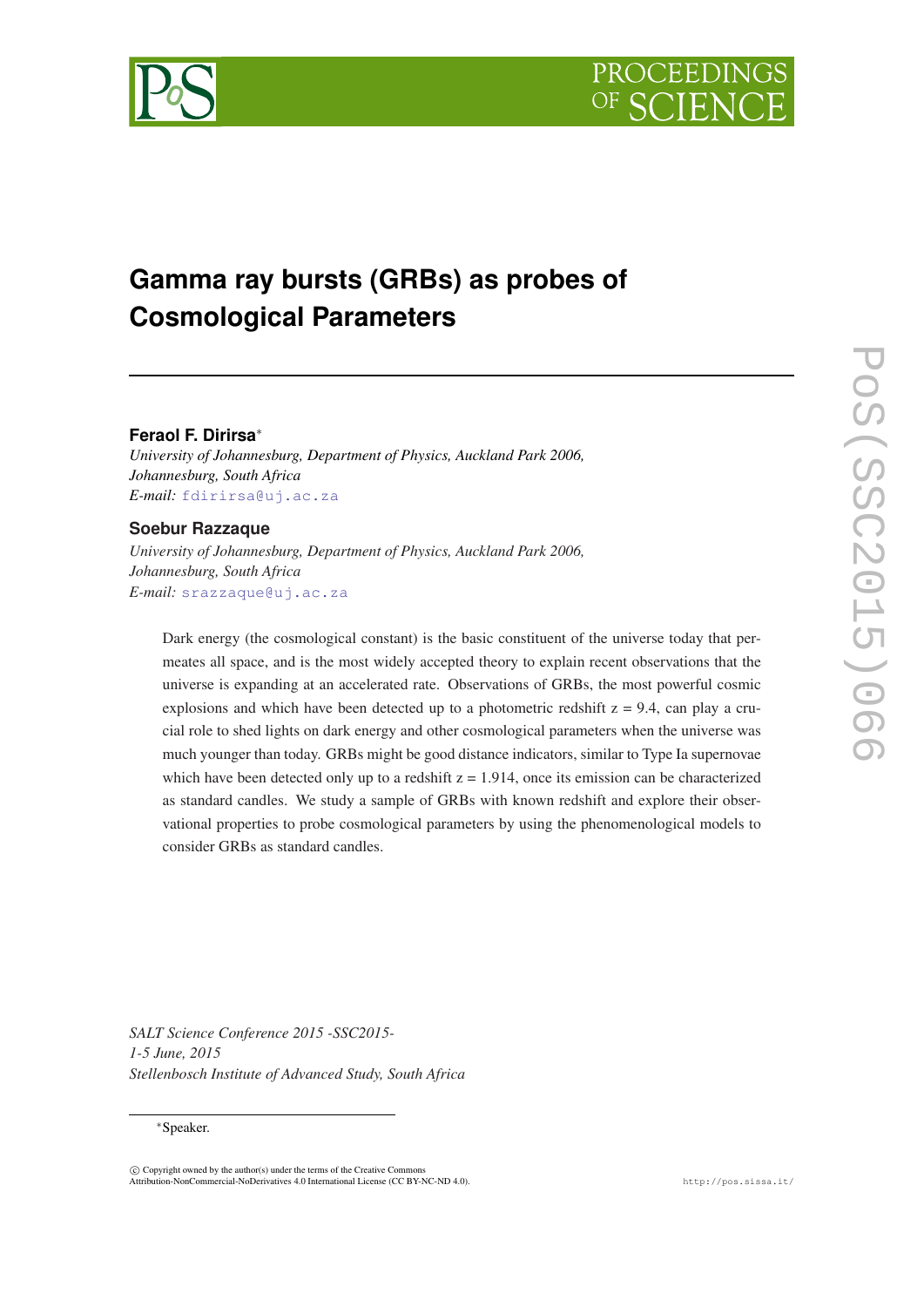# <span id="page-1-0"></span>1. Introduction

Long-duration gamma-ray bursts (GRBs) are the most powerful electromagnetic transient phenomena in the universe in which their progenitors are associated with the explosive death of massive stars. Since their collimation corrected energy in gamma rays is more than  $10^{52}$ erg, released in a few tens of a second, and their observed redshift distribution covers a wide range of photometric redshift up to  $z = 9.4$  [[1](#page-5-0)]. This Burst may allow us to look into a high redshift space beyond what is provided by SNe Ia studies, for the purpose of constraining the cosmological parameters when the universe was much younger than today. GRBs would be the ideal device to explore the characteristics of dark energy and measure it over a wide range of redshifts or scale factors. For homogeneous, isotropic and flat cosmologies, the density parameter  $\Omega_{\sigma}$  evolving with the redshift [[2](#page-5-0)] is given by

$$
\Omega_{\sigma}(z) = \frac{\rho_{\sigma}(z)}{\rho_c(z)} = \Omega_{\sigma_0}(z) \frac{(1+z)^{n_{\sigma}}}{E^2(z)},
$$
\n(1.1)

where  $n_{\sigma} = 3(1+\omega_{\sigma})$  stands for different equation of states of the universe (i.e. for radiation  $n_r =$ 3, matter  $n_m = 4$ , and dark energy  $n_{de} = 0$  ),  $\Omega_{\sigma_0}$  is the current density parameter,  $E^2(z) \equiv H_0^2/H^2 =$  $\Omega_{m_0}(1+z)^3 + \Omega_{r_0}(1+z)^4 + \Omega_{de_0}a^{-3(\omega_{de}(z)+1)}$  is the expanding Hubble parameter and  $H_0$  is the Hubble constant. Fig. 1 shows the three domination density components of the universe at different



Figure 1: The density components of the universe at different scale factor  $a = 1/(1+z)$ . The current radiation density  $\Omega_{r_0} = 3 \times 10^{-5}$ , matter  $\Omega_{m_0} =$ 0.306 and dark energy  $\Omega_{de0} = 0.693$ .



Figure 2: The histogram of the distribution of redshift obtained for 74 samples of long GRBs [\[3](#page-5-0)], 090429B [\[1](#page-5-0)], GRB 090423 [[4\]](#page-5-0), distant Quasar ULAS J1120+0641 (green vertical dashed line) [\[5](#page-5-0)] and distant Galaxy GN-z11 (magenta vertical dashed line) [\[6](#page-5-0)].

epoch. At high redshift, the universe dominated by radiation (cyan line). As the universe expands, there was a time when the matter energy density (green line) became comparable with the radiation energy density. At lower redshifts, matter dominates over radiation and ultimately the dark energy density (magenta line) dominates over non-relativistic matter. This is because, when the universe expands, the matter energy density falls as the third power while the energy density contributed by the cosmological constant does not change. We certainly can use the GRB observable of the isotropic equivalent-radiated energy  $E_{iso} = 4\pi D_L^2(z, \Omega_{de}, \Omega_m, \Omega_r, H_0) S_{bolo} (1+z)^{-1}$ , to constrain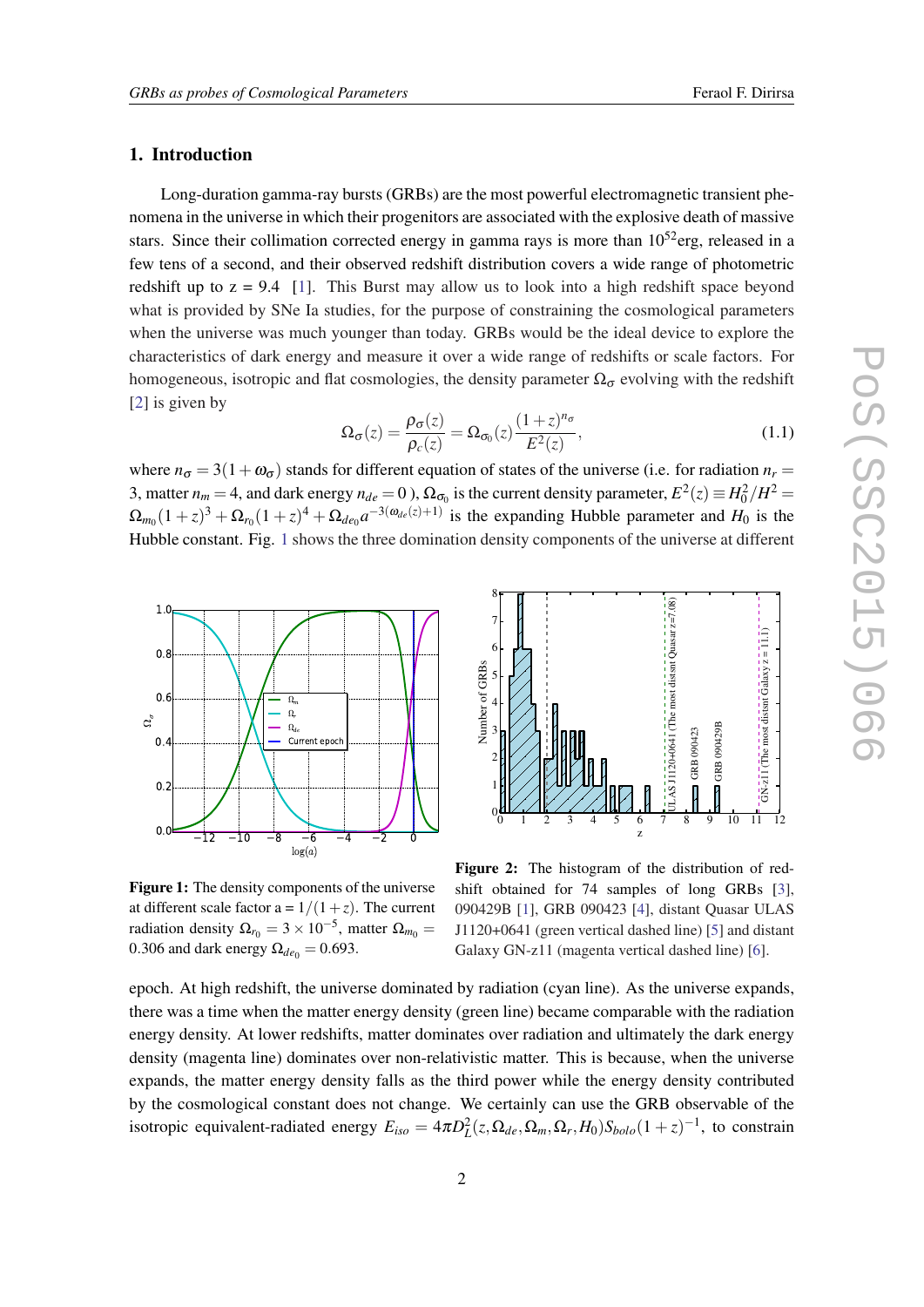the cosmological parameters through the equation of luminosity distance  $D_L(z, \Omega_{de}, \Omega_m, \Omega_r, H_0)$  $(1+z)cH_0^{-1}\int_0^z E(z)^{-1}dz$  and the bolometric fluence *S*<sub>*bolo*</sub> of the total time integrated sources. As shown in Fig. [2](#page-1-0), the highest photometric redshift GRB found to-date is  $z = 9.4$  for GRB 090429B [[1](#page-5-0)]. This compares well with the most distant quasar with a confirmed redshift of  $z = 7.08$  [\[5\]](#page-5-0) and help in the determination of the cosmological parameters. The earliest galaxy candidate GN-z11  $(z = 11.1)$  in the universe is now detected by Hubble Space Telescope Grism Spectroscopy [\[6\]](#page-5-0). Indeed, the high redshift burst disagree with recent claims that current GRB observations can be used to constrain strongly the cosmic star formation history.

#### 2. GRB Hubble diagram

The investigation of dark energy and its nature has become a major issue, especially after the measurement of the Hubble diagram of SNe Ia, which has revolutionized cosmology, showing that the current expansion of the universe is accelerating [[7](#page-5-0)]. This provides convincing evidence for the



Figure 3: The Hubble diagram of 67 GRBs [[8\]](#page-5-0) (green) and 557 SNe Ia [[9\]](#page-5-0) (magenta) data are jointly fitted by the distance modulus  $(\mu)$ of SNe Ia and GRBs  $\mu_{GRBs \& SNe Ia} = (44.06 \pm$  $(0.04)z^{(0.06\pm5\times10^{-5})}$  and  $\chi^2$ /dof = 78.28/622 with the errors referring to the 95% confidence level.



Figure 4: The Hubble diagram of 67 GRBs fitted by the power law model  $\mu_{GRBs} = (44.05 \pm 1)$  $(0.2)z^{(0.06\pm4.8\times10^{-3})}$  and  $\chi^2$ /dof = 28.7/65 with the errors referring to the 95% confidence level.

existence of dark energy. The Hubble diagram is a plot of distance versus redshift with the slope giving the expansion history of our universe that relies on the cosmological parameter  $(\Omega_r, \Omega_m)$  $\Omega_{de}$  and  $H_0$ ) dominated the universe at different rate. As illustrated in Figs 3 and 4, GRBs give a much longer lever arm for measuring changes in the slope of the Hubble diagram than the SNe Ia, which makes them a good candidate to measure the cosmological parameters at high redshift.

## 3. Data analysis

In our spectral analysis, we have chosen samples of 68 and 74 long GRBs with known redshift by Amati et al. 2008 (A2008) [\[10](#page-5-0)] and Ghirlanda et al. 2008 (G2008) [\[3\]](#page-5-0), respectively. Among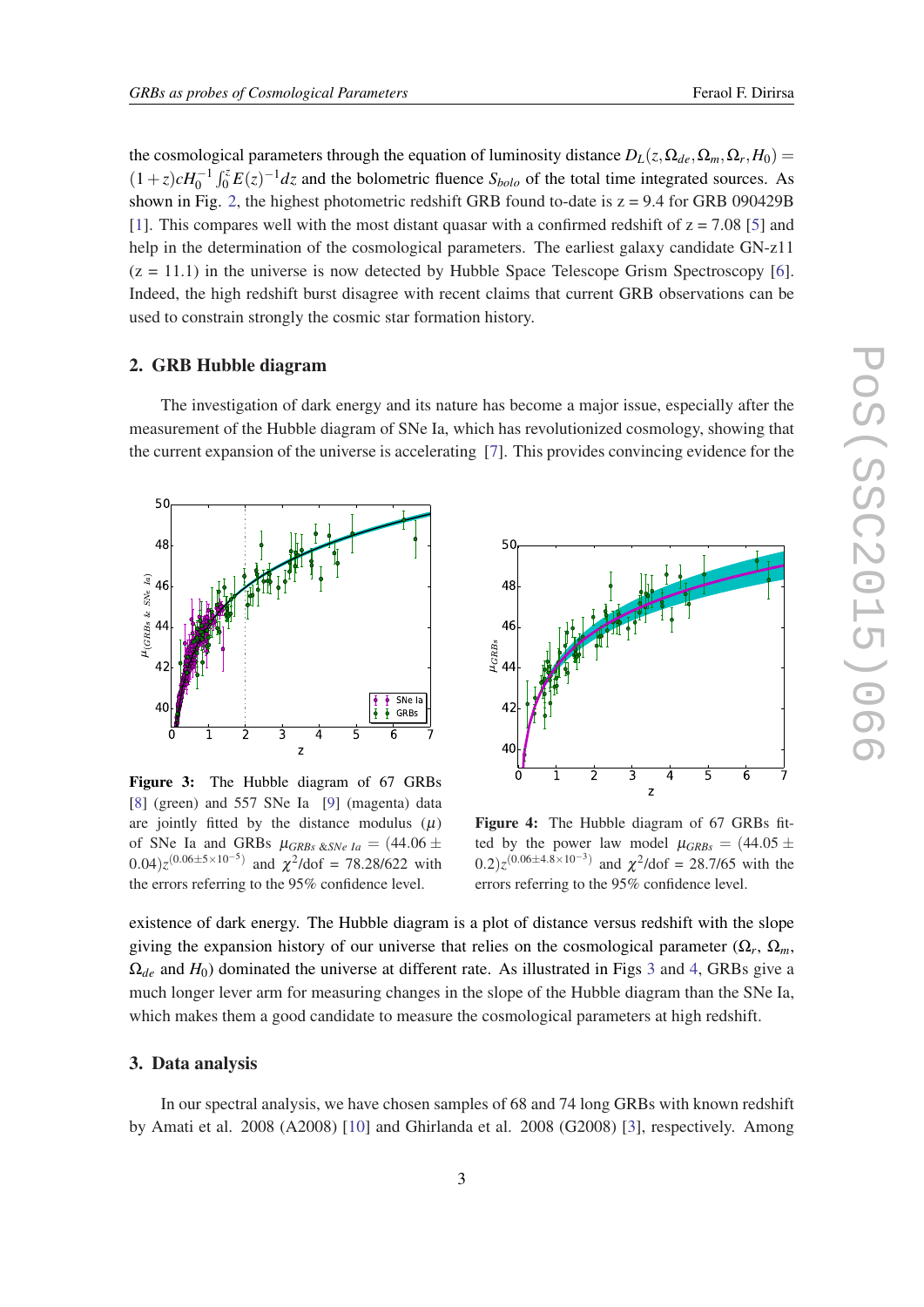<span id="page-3-0"></span>these, X-Ray Flash (XRF), GRB 050416A and GRB 020903 are not considered because their restframe *T*<sup>90</sup> duration is smaller than 2 s. All of the bursts used in this study were triggered by the satellites BATSE, BeppoSAX , HETE-2, Konus and *Swift* which provide the estimates of spectral parameters and flux.

# 3.1 Observational correlation between *Eiso* and *Ei*,*peak*

Since 2002, there has been sustained interest in using the correlations of the spectral observables of GRBs for standard candles. A correlation between the isotropic equivalent-radiated energy  $(E_{iso})$  and the source frame intrinsic peak energy  $(E_{i,peak})$  given by  $E_{i,peak} = E_{peak}(1+z)$  was dis-covered by A2008 [[11\]](#page-5-0), where  $E_{peak}$  is a peak energy of the energy density  $vF_v$  spectra. This relation is analogous to the peak luminosity and the rate of decline of the light curve of the Type Ia supernovae and could therefore be used as a standard candle for cosmology [\[7\]](#page-5-0). To describe the observational Amati relation, we have considered a power law:  $E_{i,peak} = k (E_{iso}/10^{52} \text{erg})^{\alpha}$ , where k (keV/erg) is a normalization constant and  $\alpha$  is the slope of the fitting model. In Fig. 5,



Figure 5: Amati correlation of 68 GRBs from A2008 [[10\]](#page-5-0) and 74 from G2008 [[3\]](#page-5-0) are fitted by power law.

Figure 6: The cosmic evolution of the E*i*,*peak* distribution with respect to the redshift.

the analysis shows a sample of GRBs with measured redshift which reveals a correlation between their peak spectral energy and isotropic equivalent-radiated energy. The green line is the power law best fit (obtained by weighting each point by its error on both *Ei*,*peak* and *Eiso*) of A2008 samples of GRBs by  $E_{i,peak} = (92.16 \pm 6.16) (E_{iso}/10^{52} \text{erg})^{0.56 \pm 0.02}$  with the reduced  $\chi^2_{red} = 6.4$  and the Pearson's correlation coefficient ( $\rho = 0.696$  and chance probability  $P_{change} = 4.3 \times 10^{-11}$ ). The magenta line is the best fit of the G2008 sample with  $E_{i,peak} = (77.06 \pm 7.8) (E_{iso}/10^{52} \text{erg})^{0.556 \pm .028}$  with the reduced  $\chi^2_{red} = 7.1$  ( $\rho = 0.71$  and  $P_{chance} = 1.53 \times 10^{-12}$ ). This relation shows the discrepancy of index about 0.07 to the one found by Heussaff et al. (2013) [[12](#page-5-0)] from a sample of Fermi and *Swift* 43 GRBs fitted by  $E_{i,peak} = 118 (E_{iso}/10^{52} \text{erg})^{0.486}$ . In the sample for the same GRBs, there are some E*i*,*peak* and E*iso* values which are different in the compilation of A2008 and G2008 analysis. Accordingly, the fitting slope for A2008 (0.56  $\pm$  0.02) and G2008 (0.556  $\pm$  0.028) are compatible except the normalization constant. This suggests that we need to figure out the proper calibration including the calculation of error propagation on the parameters and data selection for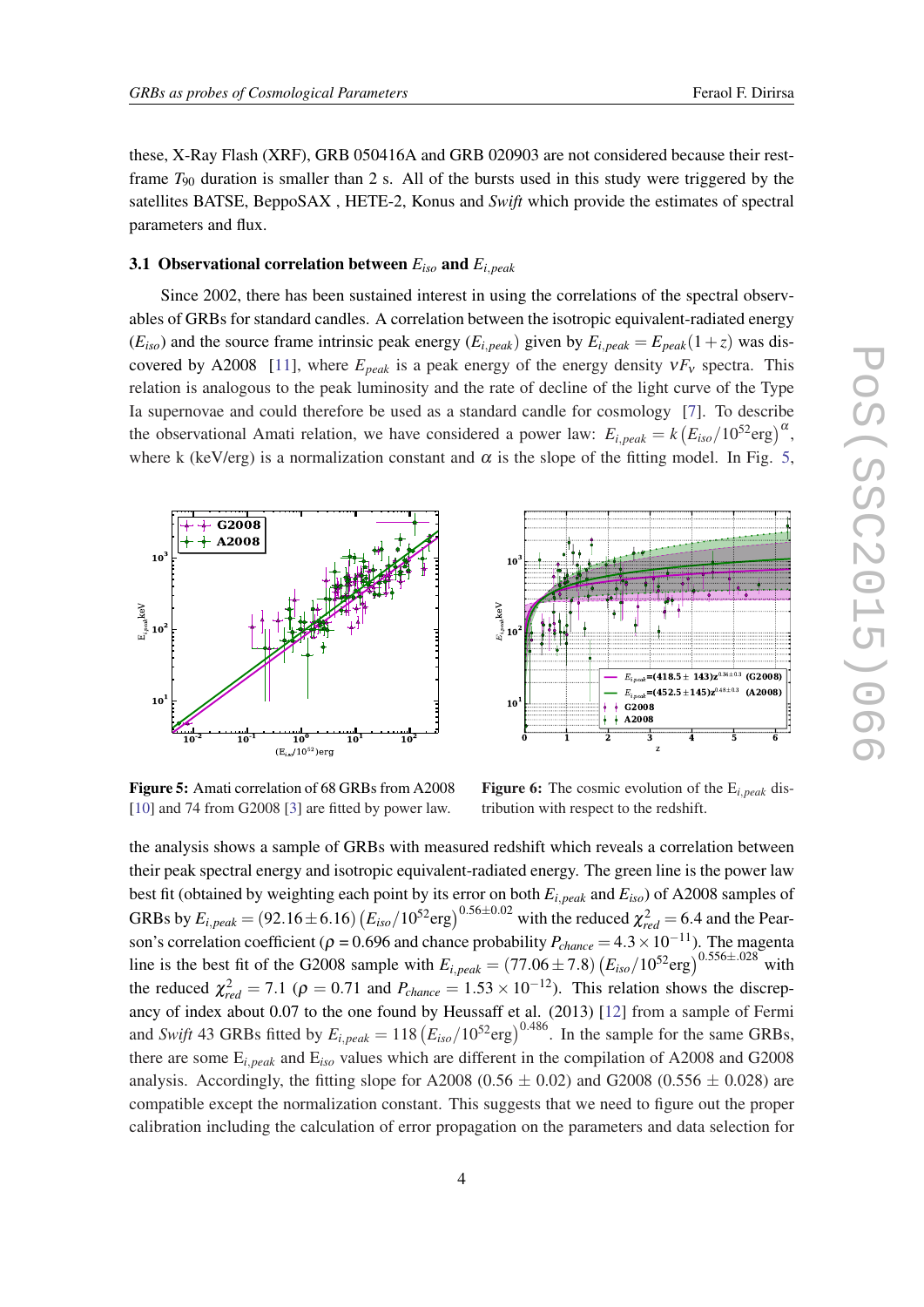the observables analysis before using them for the correlation purpose. Other appropriate cosmological parameters must also be addressed before using GRBs as standard candles in the field of cosmology. Fig. [6](#page-3-0) shows, the distribution of intrinsic peak energy of A2008 and G2008 data with respect to the redshift of the bursts. The magenta and green curved line indicates, the power law fit to the G2008 and A2008 data. The dispersion of the data around the power law fit, indicated by the reduced chi-square is extremely large due to the sample dispersion and the correlation for both samples are also very low, however the distribution of intrinsic peak energy is more populated at low redshift.



Figure 7: *Eiso*-*Ei*,*peak* relation for different redshift, for the data samples of 68 GRBs from A2008. The fitting parameters are given in Table 1.

| Prefactor                                          | slope $\chi^2_{rad}$                                 | redshift   No.                                                             |                 |
|----------------------------------------------------|------------------------------------------------------|----------------------------------------------------------------------------|-----------------|
|                                                    | $85.3 \pm 6.9$ $\vert 0.55 \pm 0.02 \vert 5.7 \vert$ | $z < 0.845$   17                                                           |                 |
|                                                    |                                                      | $181.4 \pm 41.8 \mid 0.42 \pm 0.06 \mid 6.2 \mid 0.845 \le z \le 1.3 \mid$ | 17 <sup>1</sup> |
|                                                    |                                                      | $83.2 \pm 29.3$ $0.50 \pm 0.10$ 6.7 1.30 < z < 2.3                         |                 |
| $91.1 \pm 16.5$ $\mid 0.62 \pm 0.06 \mid 2.7 \mid$ |                                                      | 2.3 < z < 6.29                                                             |                 |

Table 1: The power law fitting parameters for A2008 *Eiso*-*Ei*,*peak* relation for different redshift.



Figure 8: *Eiso*-*Ei*,*peak* relation for different redshift, for the data samples of 74 GRBs from G2008. The fitting parameters are given in Table 2.

| Prefactor                                        | slope $\chi^2_{red}$                              |     | redshift $\vert$ No.                                                        |    |
|--------------------------------------------------|---------------------------------------------------|-----|-----------------------------------------------------------------------------|----|
|                                                  | $65.8 \pm 6.8$ $\mid 0.55 \pm 0.04 \mid 6.0 \mid$ |     | z < 0.845                                                                   | 18 |
|                                                  |                                                   |     | $146.1 \pm 45.2 \cdot 0.46 \pm 0.09 \cdot 10.0 \cdot 0.845 \leq z \leq 1.3$ | 15 |
| $61.4 \pm 24.96 \cdot 0.59 \pm 0.10$             |                                                   |     | 6.8 1.30 $< z < 2.3$                                                        | 13 |
| $90.6 \pm 19.96 \, \vert 0.53 \pm 0.07 \, \vert$ |                                                   | 3.9 | $2.3 \le z \le 6.29$                                                        | 28 |

Table 2: The power law fitting parameters for G2008 *Eiso*-*Ei*,*peak* relation for different redshift.

We recognized that there is no statistically significant evidence for redshift dependence on normalization constant k and slope  $\alpha$  in any of the correlation relations tested for different redshift intervals (Fig. 7 and Fig. 8). It is also worth to investigate if any evolution with redshift can affect the  $E_{iso}$  -  $E_{i,peak}$  correlation defined by this sample. For the high redshift span of 2.3  $\leq$  z  $\leq$  6.29 and  $2.3 \le z \le 6.29$ , A2008 and G2008 samples of GRBs are well fitted by a power law, respectively.

### 4. Summary

Using GRBs as cosmological probes to measure distances in the early universe will enable us to understand the universe's mysterious expansion over time. We have recognized that longduration GRBs hold considerable promise as probes of the high-redshift universe. Here, the data